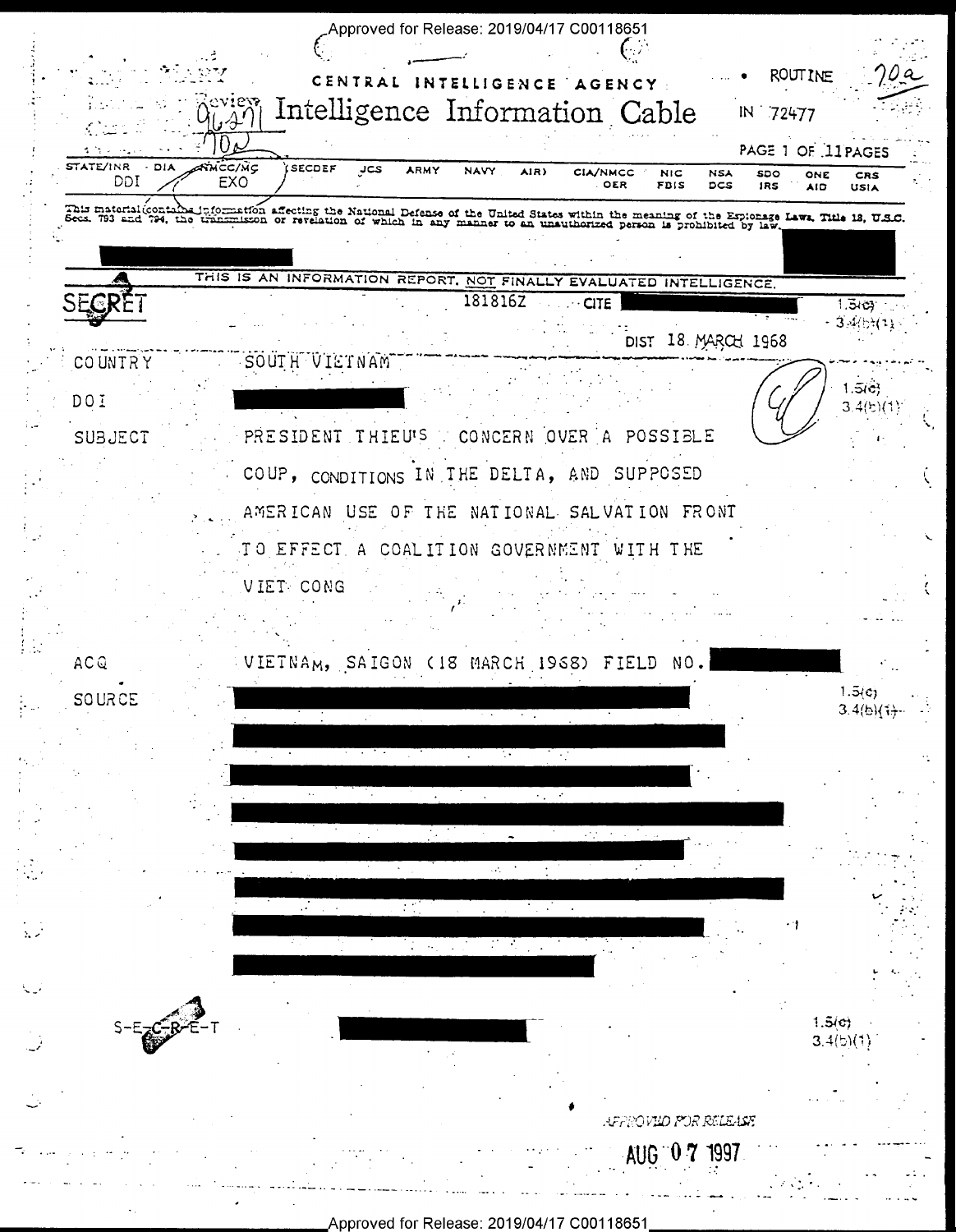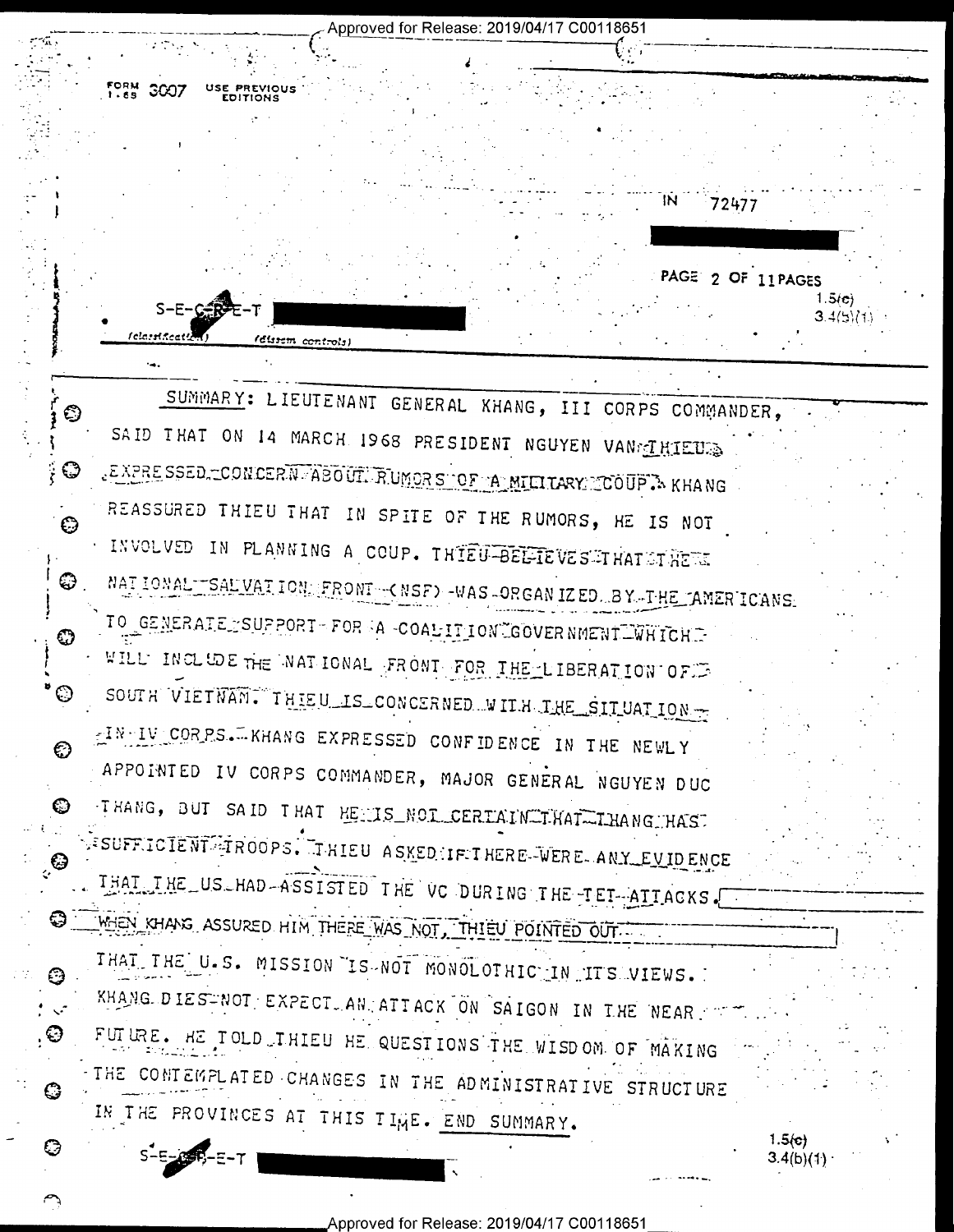Approved for Release: 2019/04/17 C00118651 n and a strong control of the strong strong control of the strong strong control of the strong strong strong strong strong strong strong strong strong strong strong strong strong strong strong strong strong strong strong s '  $IN$  ... 7.2477. PAGE 3 OF 11PAGES  $=$ --  $1.5(c)$ S-E-T" - "Second and "Second and "Second and "Second and "Second and "Second and "Second and "Second and "Second and "Second and "Second and "Second and "Second and "Second and "Second and "Second and "Second and "Second a  $3.4(b)(1)$  $\mathbf{Q} = \mathbf{Q} \mathbf{Q}$  . The contract of  $\mathbf{Q}$  is a set of  $\mathbf{Q}$ lclcaxification) . /dissem controls) ' -

1. DURING A LENGTHY PRIVATE CONVERSATION ON 14 MARCH

1968, PRESIDENT NGUYEN VAN THIEU EXPRESSED CONCERN TO LIEUTENANT GENERAL LE NGUYEN KHANG, III CORPS COMMANDER, THAT SOME MEMBERS OF THE MILITARY MIGHT TRY TO OVERTHROW THIEU'S GOVEQNENT. KHANG TOLD THIEU HE KNOWS THERE ARE MANY RUMORS THAT HE AND BRIGADIER GENERAL NGUYEN NGOC LOAN, DIRECTOR GENERAL OP THE NATIONAL POLICE, ARE H\_ANNING <sup>~</sup>A COUP, BUT THE RUMORS ARE NOT TRUE. KHANG DOES NOT KNOW HOW THESE RUMORS GOT STARTED BUT HE SUSPECTS SOME VC CONPLICITY. IN AN EFFORT TO PREVENT SUCH RUNORS, KHANG SAID HE HAS BEEN AVOIDING POLITICIANS BECAUSE MANY OF THEM ARE PRONE TO TWIST SOME REMARK HE MIGHT MAKE ABOUT <sup>l</sup>HIS DISSATISFACTION WITH THE GOVERNMENT INTO ALLEGATIONS OF COUP PLOTTING. RECENTLY KHANG TWICE REFUSED TO MEET NITH SENATOR DON. KHANG SAID THE PRESIDENT SHOULD NOT INTERPRET HIS OR LOAN'S REMARKS ABOUT THE NEED FOR STRONGER AND MORE DYNAMIC GOVERNMENT AS MEANING THEY ARE PLANNING A COUP. PRESIDENT JOHNSON IS ALSO SUBJECT TO STRONG CRITICISM BY THOSE IN THE UNITED STATES WHO DISAGREE WITH HIS POLICIES. KHANG SAID THAT HE CALLS THE PRESENT PHASE

 $\bullet$ 

 $S-E-CF-E-T$  **. See ...**  $1.5(c)$ <br>3.4(b)(1) ...

.\_ ~ .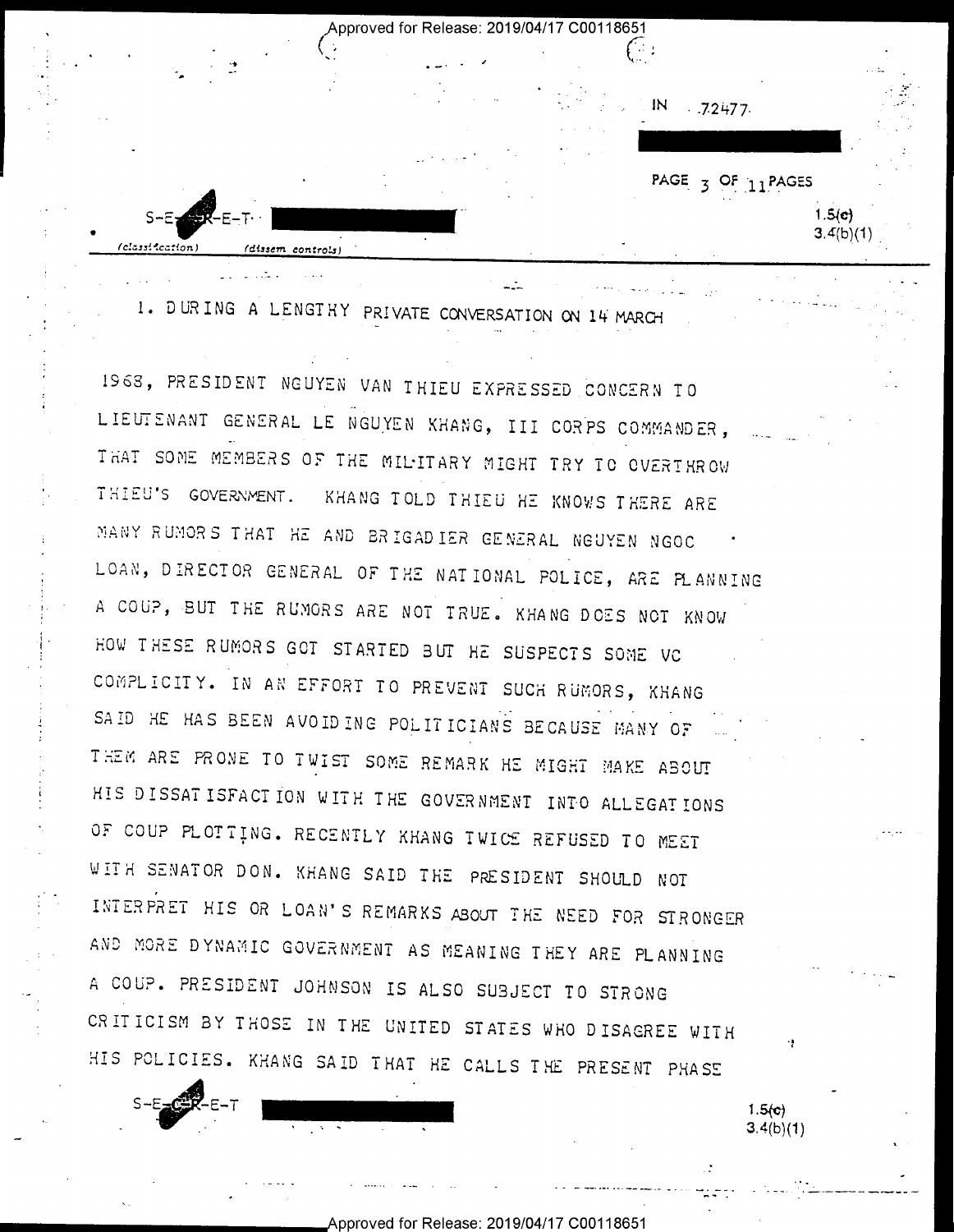Approved for Release: 2019/04/17 C00118651  $7.2477$ PAGE 4 OF  $11$  PAGES  $1.5(c)$ 3 4(5)(1)

OF ENEMY STRATEGY "THE WAR OF TENSION". ONE IMPORTANT FACET OF THIS STRATEGY IS TO SOW DOUBT AND DISBENSION AMONG THE VIETNAMESE AND AMERICAN LEADERS AND PEGPLE. KHANG TOLD THIEU TO IGNORE THESE RUMORS AND DEVOTE HIS ENERGIES TO COMING TO GRIPS WITH THE MANY REAL PROBLEMS OF THE NAILON. IF THIEU HAS ANY SUSPICION ABOUT KRANG'S COMPLICITY IN PLOTING A COUP, HE NEED ONLY SAY SO AND

KHANG WILL PUT HIS SIGNED RESIGNATION ON THIELL'S DESK. THIEU EXPRESSED CONFIDENCE 10 KHANG. KHANG SAID THAT SUBSEQUENTLY HE SENT HIS WIFE TO VISIT MRS. THIEU AS ANOTHER MEASURE OF REASSURANCE.

2. NEVERT HELESS, THIEN TROUGHT HE HAD GENUINE CAUSE FOR CONCERN. HE KNOWS WANY AMERICANS ARE NOT SATISFIED PAITH HIS PERFORMANCE, THAT PRESIDENT JOHNSON'S DOMESTIC PROBLEMS ARE MOUNTING, AND THAT MANY VIETNAMESE ARE CALLING FOR A CHANGE IN GOVERNMENT.

3. KHANG SAID IT IS HIS IMPRESSON THAT THE U.S. GOVERNMENT IS VERY MUCH OPPOSED TO A COUP. THIEU SAID HE GOT THAT IMPRESSION FROM AMBASSADOR BUNKER BUT UN-FORTUNATELY THERE ARE "FOURTEEN PEOPLE WHO SPEAK FOR THE

 $1.5(c)$  $3.4(b)(1)$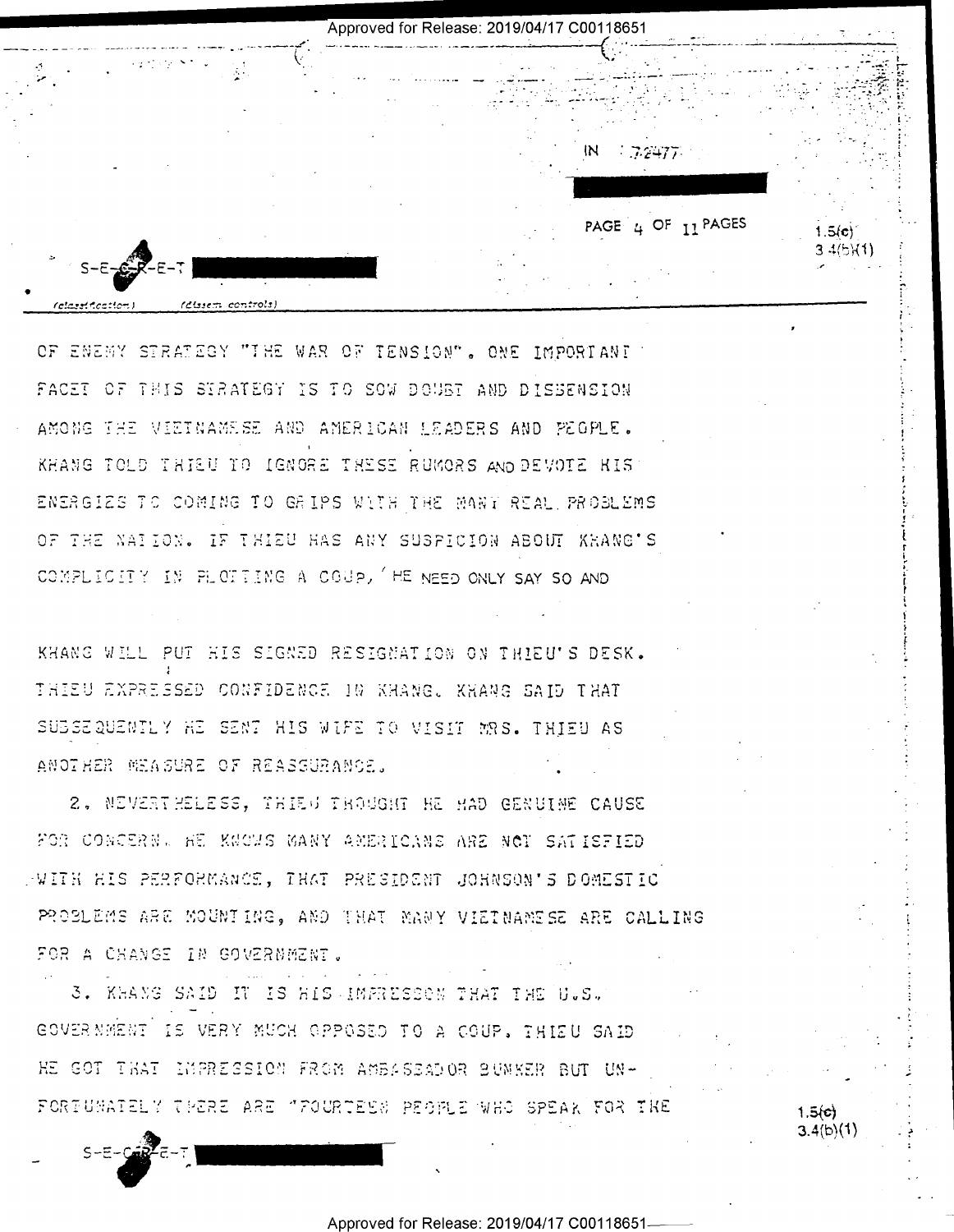Approved for Release: 2019/04/17 C00118651

- 72477

PAGE 5 OF 1 PAGES

 $3.4(b)(1)$ 

 $1.5(c)$ 3.4(b)(1)

<u>Leicherte paran</u> rdi:

U.S. GOVERNMENT IN VIETNAM." KHANG SAID HE TOLD THIEU THAT HE SEES MANY PARALLELS BETWEEN 1968 AND 1954 IN VIET-NAM. DURING 1954 THE FRENCH WERE WINNING MILITARILY BUT THE DEFEATIST PSYCHOLOGY OF THE FRENCH PEOPLE MADE IT IMPOSSIBLE FOR THE FRENCH TO DEFEAT THE COMMUNISTS. TODAY KHANG FELS THE U.S. FORCES ARE WINNING MILITARILY BUT THE VOICES OF DEFEATISM GET LOUDER EACH DAY. HE THOUGHT IT IMPORTANT THAT THIEU NOT BE VICTIMIZED BY RUMORS, MANY OF WHICH ARE SPREAD BY THE COMMUNISTS AND DESIGNED TO SOW SUSPICION AND DIVISIVENESS. KHANG SAID HE TOOK A PARTICULARLY STRONG POSITION ON THIS SUBJECT NOT ONLY BECAUSE HE FERVENTLY BELIEVES WHAT HE SAID, BUT BECAUSE IT WAS OBVIOUS THAT THIEU WAS PREOCCUPED BY MANY DOUBTS.

4. THIEU FEELS THE AMERICANS USED NEUYEN XUAN OANH AND DANG DUC KHOI TO ORGANIZE THE NSF WITH THE ULTIMATE CEJECTIVE OF GENERATING POPULAR SUPPORT FOR A COALITION GOVERNMENT WHICH WILL INCLUDE THE NATIONAL FRONT FOR THE LIBERGTION OF SOUTH VIETNAM (NFLSV). FOR THIS REASON, THE AMERICANS SELECTED SENATOR TRAN VAN DON, MAI HUU XUAN, AND OTHER FORMER GENERALS OF PRO-FRENCH, NEUTRALIST

 $S - E - 29 - E - T$ 

Approved for Release: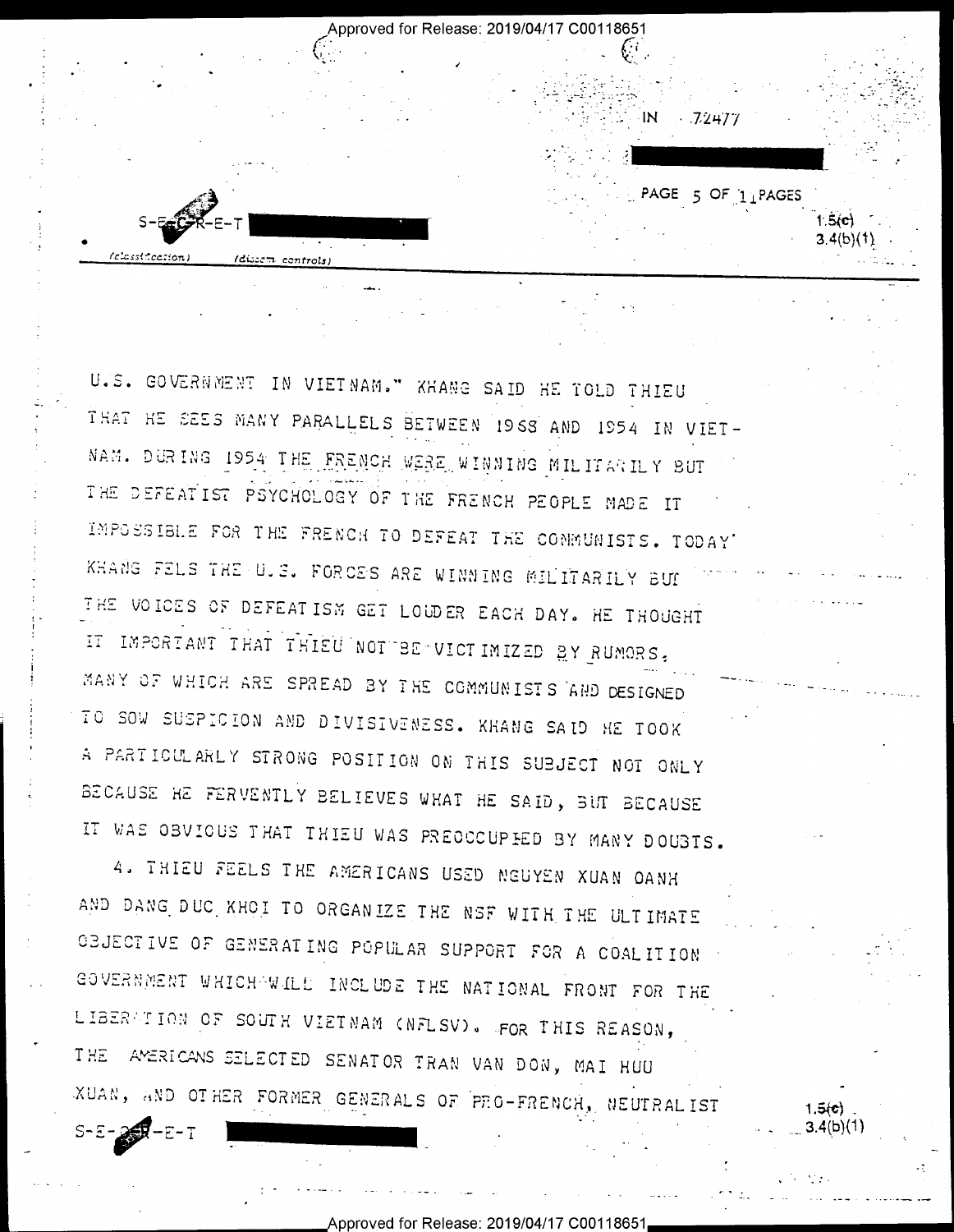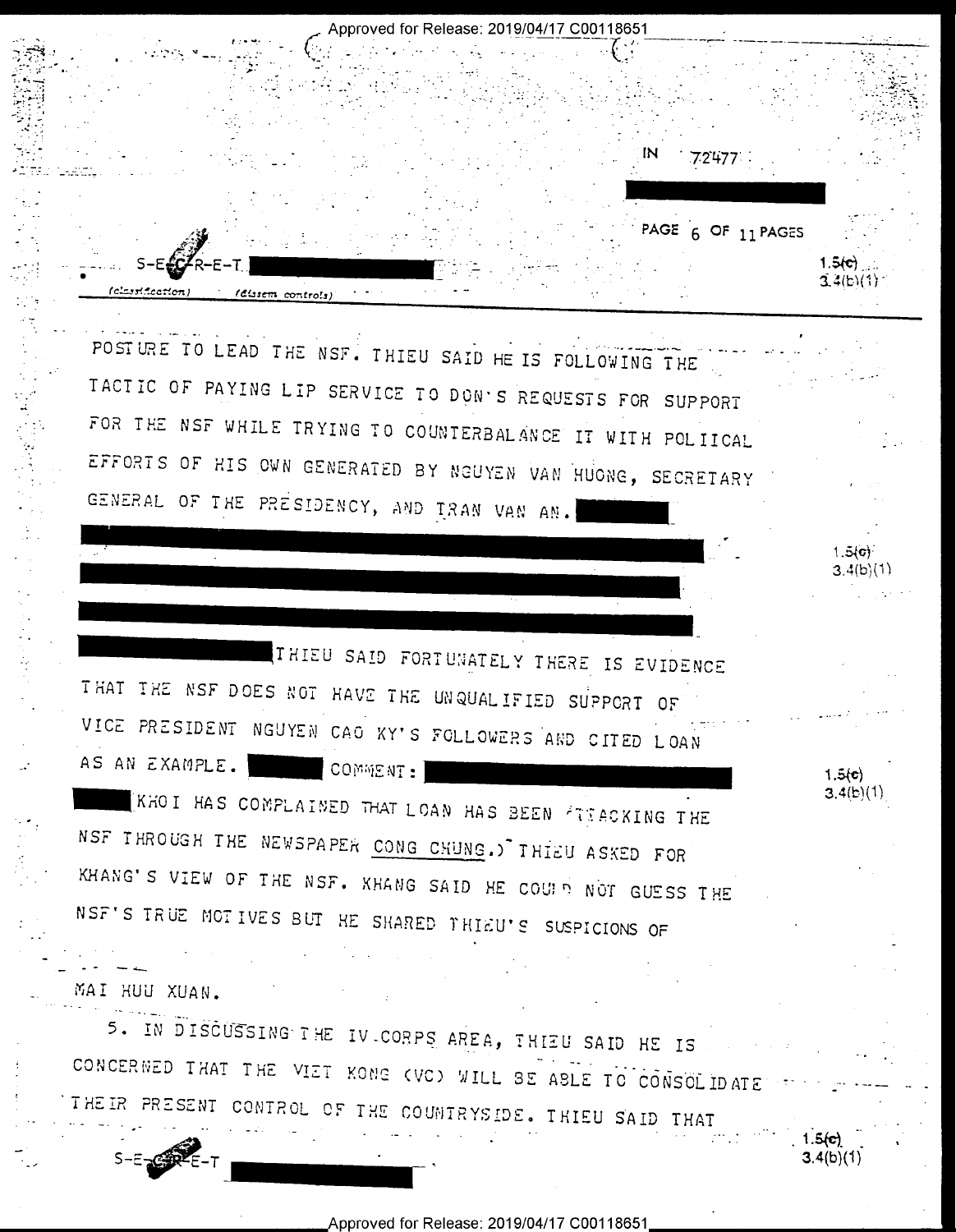Approved for Release: 2019/04/17 C00118651  $\blacksquare$ 72477 PAGE 7 OF 11 PAGES  $1.5(0)$  $3.4(b)(1)$  $\ell$ classification) (dissem controls)

HE HAS BEEN SOMEWHAT SKEPTICAL OF PACIFICATION RESULTS CLAIMED IN THE DELTA BECAUSE HE FEELS THAT SOME OF THE EFFORT HAS BEEN SUPERFICIAL. HE SAID IT ISUNQUESTIONABLY TRUE THAT THE SITUATION IN THE COUNTRYSIDE IN IT AGRES HAS WORSENED MARKEDLY SINCE THE ENEMY'S TET OFFENSIVE. THIEU EXPRESSED CONCERN OVER THE NUMBER OF OUTPOSTS WHICH. HAVE BEEN OVERRUN, AND SAID THE VC ARE EVEN ACTIVE POLITICALLY IN SOME AREAS AND APPARENTLY ARE RECEIVING JOME POPULAR SUPPORT. AE ASKED IF KHANG HAD ANY COMMENTS OR SUGGESTIONS ON THE IV CORPS SITUATION.

S. KHANG SAID THAT MAJOR GENERAL NGUYEN DUC THANG, NEWLY APPOINTED JV CORS COMMANDER, HAS A VERY DIFFICULT ASSIGNMENT, AND HERKHANGD IS NOT CERTAIN THAT THANGENAS SUFFICIENT TROOPS TO DOTHE JOB. KHANG FEELS ONE THEP THAT COULD BE TAKEN TO LEEDEN THAN'S SECURITY PROBLEM WOULD BE A WELL-PLANNED CONSOLIDATION OF HAMLETS. SUCH A CONSOLIDATIN WOULD INCREASE THE EFFECTIVENESS OF STATIC. DEFENSE AND POSSIBLY RELEASE FORCES FOR THE ALL-IMPORTANT. STRIKES ON ENEMY BASES. EQUALLY IMPORTANT, IT WOULD with the sea FACILITATE THE CREATION OF INTERNAL CONTROL MECHANISMS

> $1.5(e)$  $3.4(b)(1)$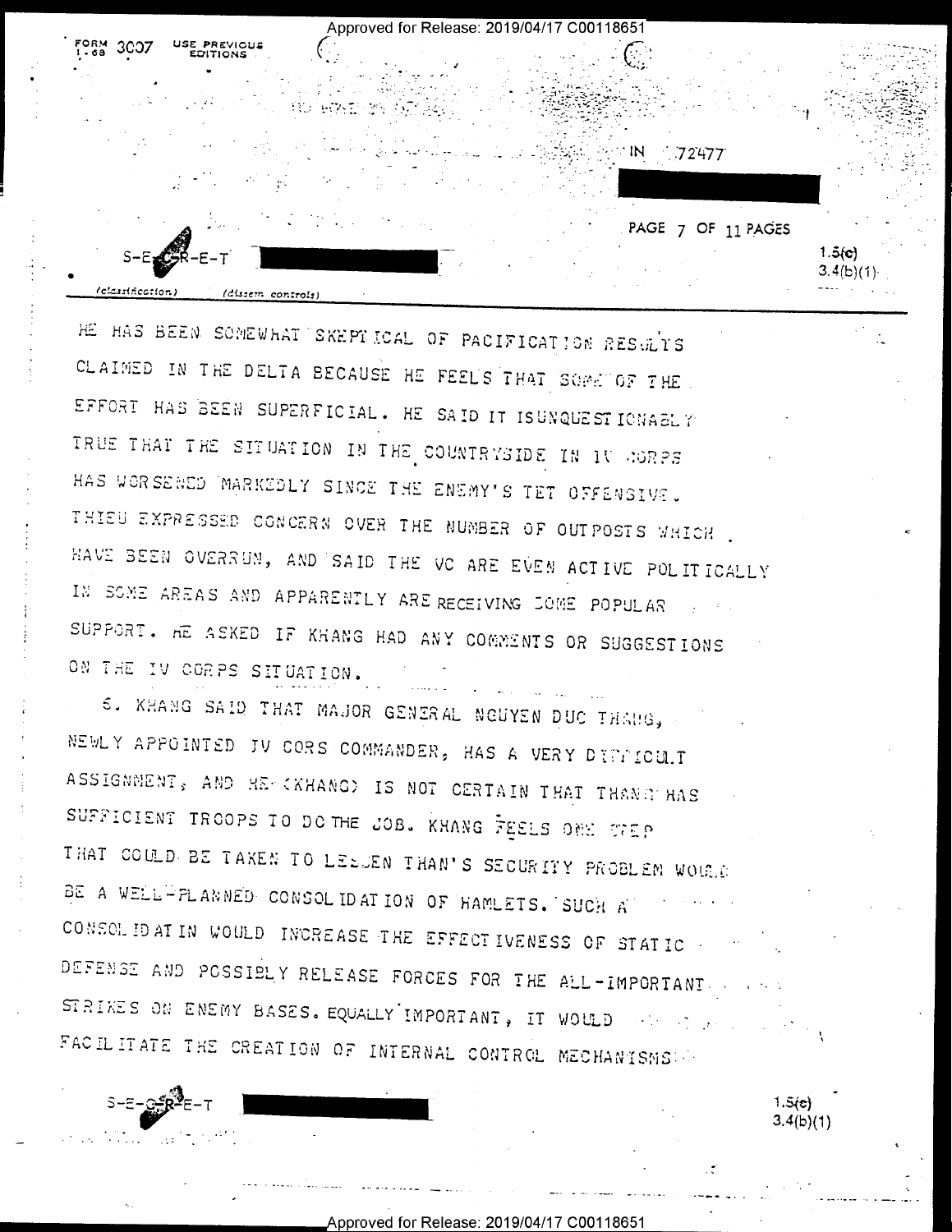Approved for Release: 2019/04/17 C00118651 300 72477 PAGE 8 OF 11 PAGES  $1,5(c)$  $3.4(b)(1)$ (dissem controls)

IN HE HAMLETS. AT PRESENT, KHANG ARGUED, THERE ARE NOT ENOUGH SECURITY FORCES TO PROTECT THE SCATTERED HAMLETS OR ENOUGH MANPOWER TO SET UP INTERNAL CONTROL MECHANISMS TO CONTROL THE MOVEMENT OF VC AMONG THE MANY HAMLETS. WHILE THANG FACES A SERIOUS CHALLENGE AND LIKE ALL THE CORPS COMMANDERS, COULD USE MORE TROOPS, KHANG FEELS THAT THANG WILL BE ABLE TO GAIN THE UPPER HAND MILITARILY. HOWEVER, IT IS IMPORTANT THAT STRONG AND HOMEST GOVERNMENT BE BROUGHT TO THE DELTA, AND THAT THE GOVERNMENT'S MESSAGE GETS THROUH TO THE PEASANTS. THE GOVERNMENT'S INFORMATION PROGRAM IS VERY IMPORTANT. THIEU REPLIED THAT HE HAD ASKED GENERAL W.C. WESTMOREAND TO SUPPORT AN INCREASE OF 130,222 TROOPS FOR THE VIETNAMESE ARMY CARVNY AND THIS ADD IT ION, IF SUPPORTED BY THE AMERICANS, SHOULD GIVE THE CORPS COMMANDERS THE ADDED TROOPS THEY NEED.

7. THIEU ASKED IF THERE WERE ANY EVIDENCE IN III CORPS THAT THE AMERICANS HAD ASSISTED THE VC DURING THE TET ATTACKS. KHANG SAID ON THE CONTRARY THE REACTION OF U.S. ARMORED ELEMENTS IN THE EARLY HOURS WAS ALL THAT PREVENTED THE ENEMY FROM OVERRUNNING TAN SON NHUT AIR

Approved for Release: 2019/04/17 C00118651

 $-E-T$ 

 $1.5(c)$  $3.4(b)(1)$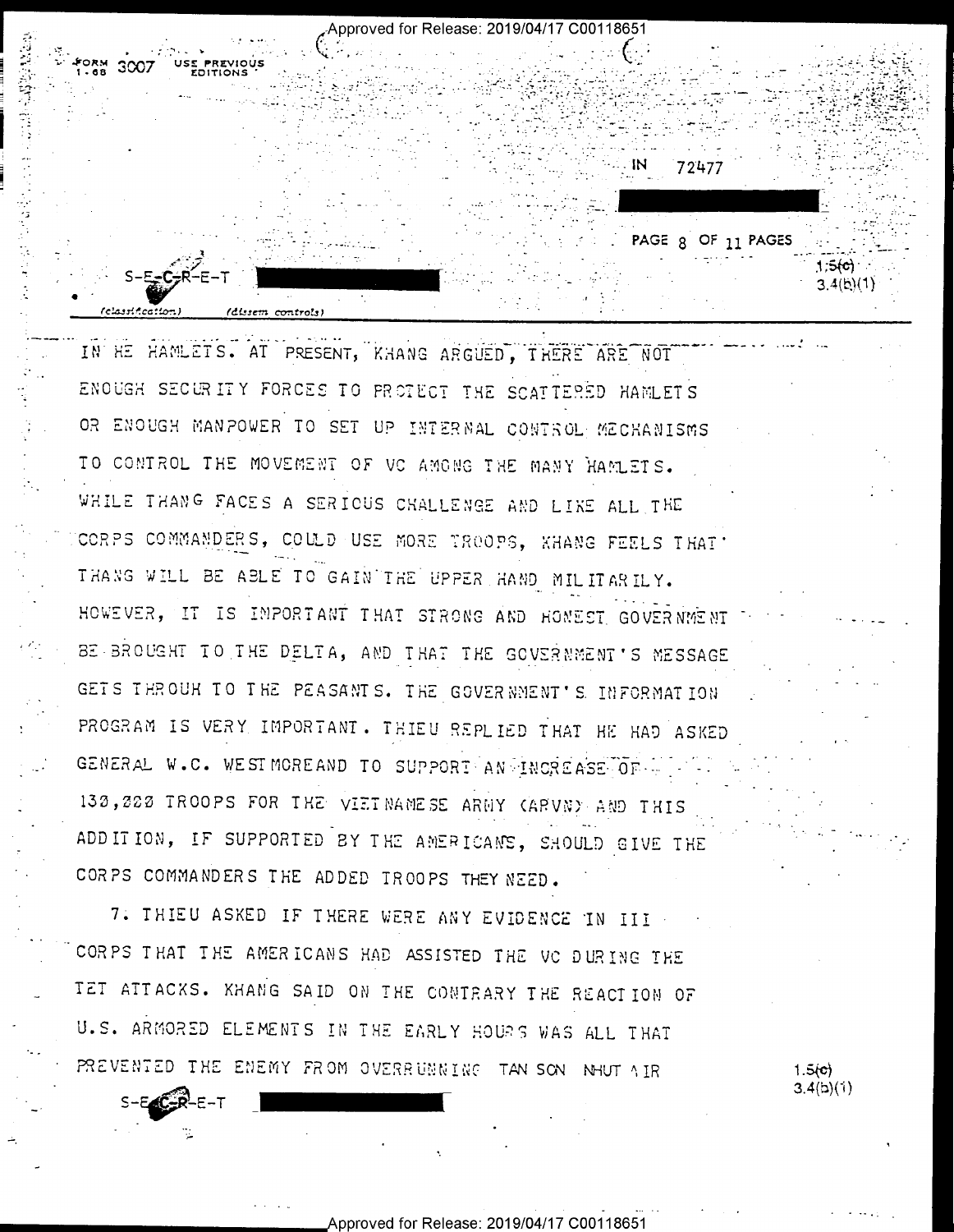USE PREVIOUS  $_{1.40}^{FORM}$  3007

周

తి

Э

పె

e,

 $S-E-EERE=7$ 

Approved for Release: 2019/04/17 C00118651

-PAGE 9 OF 11 PAGES

 $1.5(c)$ 

 $1.5(c)$ 

 $3.4(b)(1)$ 

 $3.4(b)(1)$ 

72477

IN

(classification) (dissem controls)

BASE. KHANG SAID BOTH BEFORE AND AFTER THE ATTACK HIS. COOPERATION FROM LIEUTENANT GENERAL WEYAND, CHIEF, II O FIELD FORCE, LEFT NO DOUBT IN HIS MIND OF THE AMERICAN ි COMMITMENT. KHANG ADDED THAT PRME MINISTER NGUYEN VAN LOC WAS PRESENT AT KHANG'S HOUSE DURING THE FIRST DAY OF O THE ATTACKS AND WAS AWARE OF WEYAND'S COMPLETE COOPERATION. Ð THIEU SAID. IT IS POSSIBLE THAT THE U.S. MILITARY IS FULLY Э OPPOSED TO THE VC BUT THAT CERTAIN OTHER LEMENTS OF THE U.S. MISSION MAY NOT BE. HE REITERATED HIS OPINION O THAT THE U.S. MISSION IS NOT MONOLITHIC IN ITS VIEWS. KHANG SAID THAT WHILE THIEU DID NOT SAY HE BELIEVES THE Ð RUMORS CONCERMNING U.S. COMPLICITY, IT IS POSSIBLE THAT ි HE FEELS IT IS WITHIN THE-REALM OF THE POSSIBLE. THIEU SEEMS VERY CONCERNED THAT THE U.S. GOVERNMENT MIGHT REACH O. AN UNDERSTANDING WITH THE NFLSV WITHOUT CONSULTING HIM. -AND THAT THERE MAY BE CERTAIN SECRET CHANNELS TO THE VC OF WHICH THIEU IS UNAWARE, THUS, DESPITE THIEU'S OB-VIOUS RESPECT FOR AND DEPENDENCE ON THE AMERICANS, HE was RETAINS A LATENT SUSPICION OF AMERICAN MOTIVES...

8. THIEU ASKED IF KHANG EXPECTS THE ENEMY TO ATTEMPT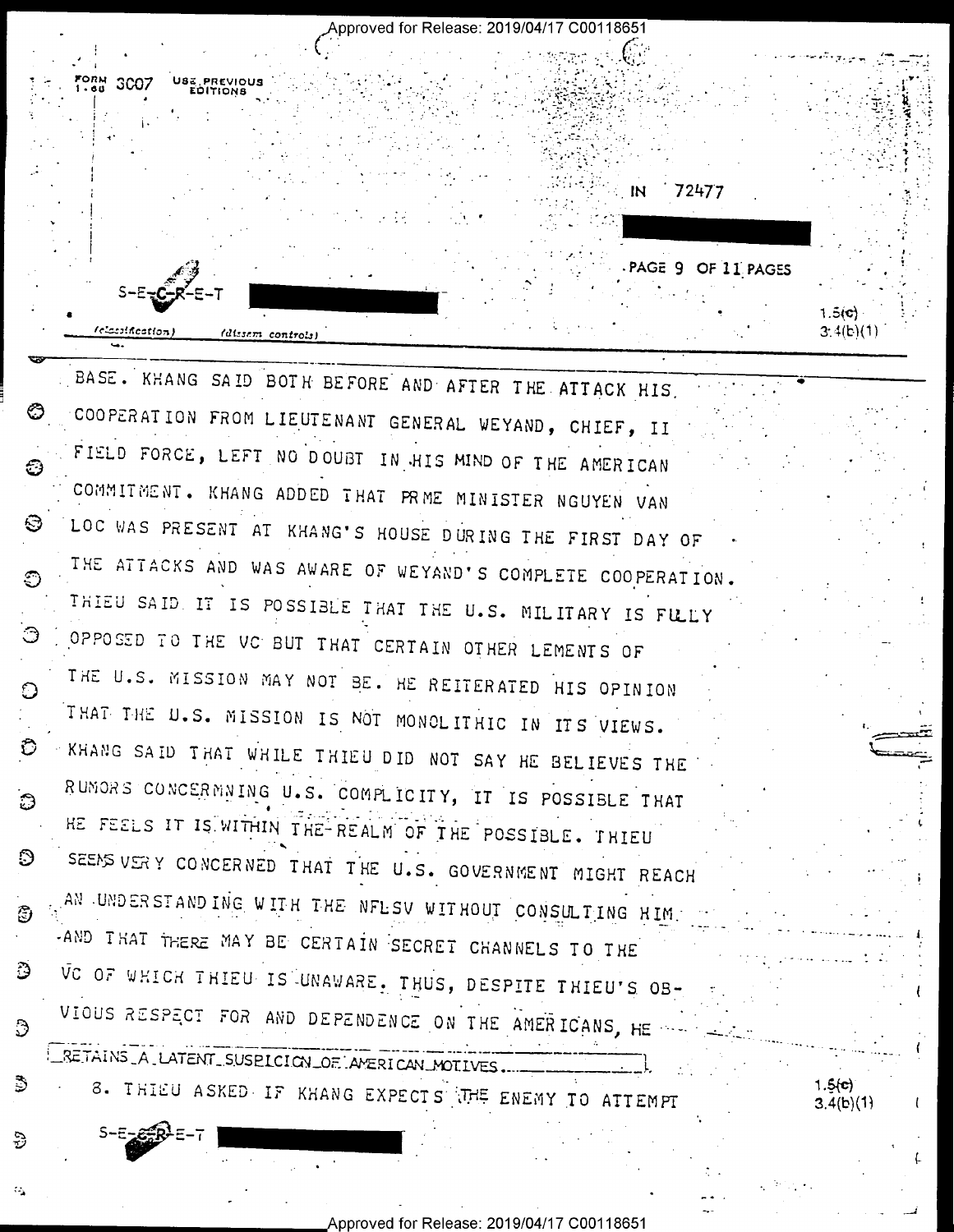Approved for Release: 2019/04/17 C00118651 FORM 3007 USE PREVIOUS IN 72477 PAGE 10 OF 11 PAGES  $1.5(c)$  $3.4(b)(1)$ **Clastification** (Clasem controls)

TO ATTACK SAIGON IN THE INNEDIATE FUTURE. XHANG REPLIED THAT HE DID NOT. THIEU SAID KHANG WAS ONE OF THE VERY FEW VIET NAME SE MIL IT ARY, MEN WHO HAD, FROM THE EARL IEST. DAYS OF THE FIRST ATTACK, GONE ON RECORD AGAINST A SECOND WAVE GROUND ASSAULT. KHANG SAID HE BASED HIS OPINION ON DOCUMENTARY EVIDENCE THAT THE ENEMY HAD BEEN HURT BADLY DURING THE FIRST ASSAULT AND NEEDS TIME TO REGROUP. LEARING SAID HE EXPECTS GENERALINO INGUYINIGIAP TO TRY SOMETHING SPECIACULAR FUNSTESSEROREELINE DEMOCRATICE NATIONAL FCONVENTION AND JUST BEFORE INE U.S. ERRES IDENTIAL ELECTIONS . KHANG OPINED THAT GIAP IS A MASTER AT WAGING POLITICAL WAR-15 FARE AND HIS PRESENT IMETABLELIS ATTUNED TO POLITICAL DEVELOPMENTS IN THE U.S.

9. KHANG ADVISED THIEU TO MEET MORE FREQUENTLY WITH HIS VIETNAMESE MILITARY COMMANDERS. HE SAID MOST OF THE SENIOR GENERALS FEEL THAT THIEU HAS BEEN IGNORING THEM SINCE HE BECAME PRESIDENT. KHANG SAID THAT HE HAD BEEN CRITICAL OF THE PRESIDENT AND THE GOVERNMENT BUT HAD SAID NOTHING TO ANYONE THAT HE WOULD NOT SAY TO THIEU, AND BELIEVES THAT THE SAME IS TRUE OF MOST OTHER SENIOR GENERALS.

 $1.5(e)$  $3.4(b)(1)$